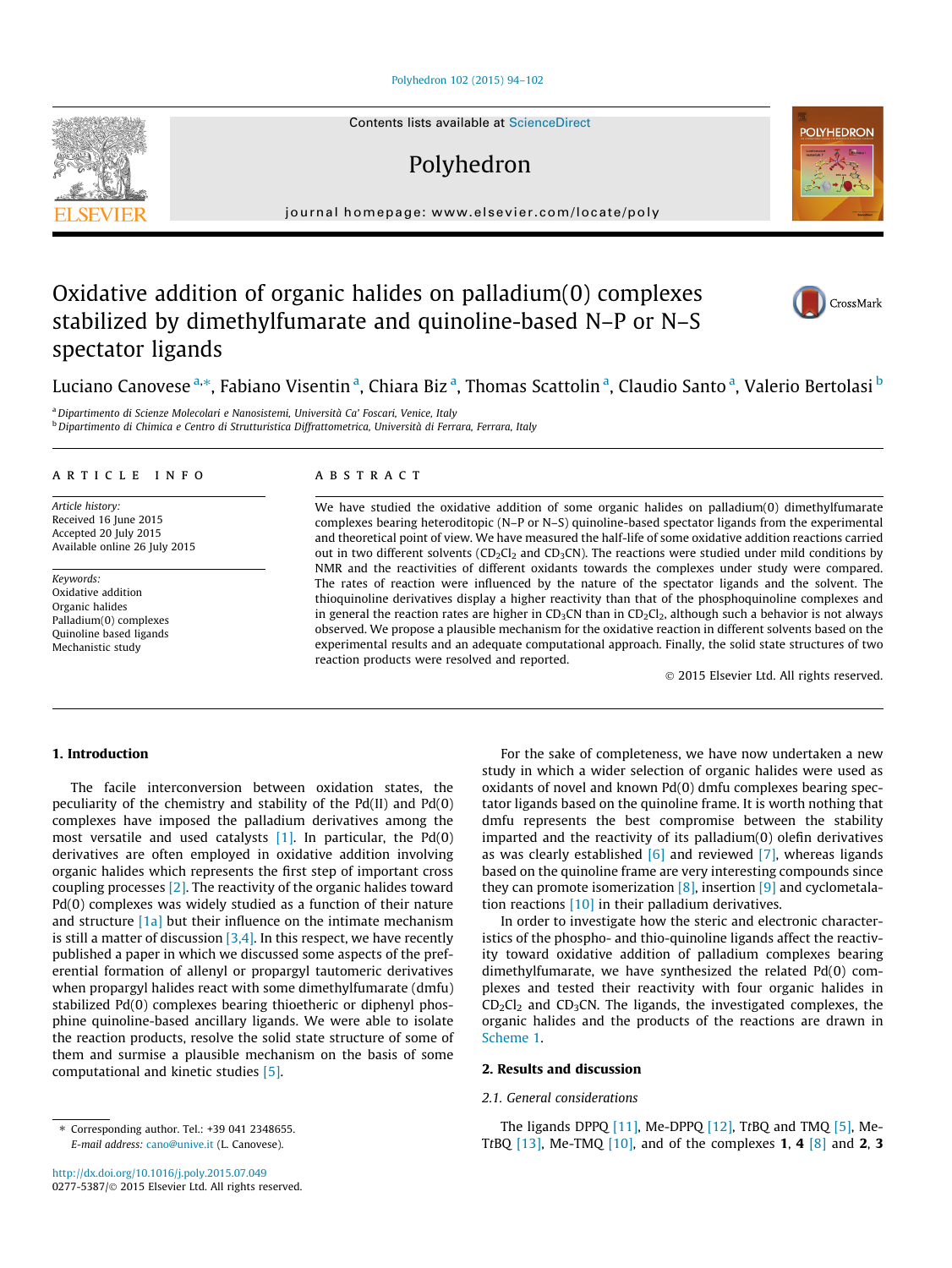<span id="page-1-0"></span>

Scheme 1. Ligands, organic halides, starting complexes and reaction products.

[\[5\]](#page-7-0) were obtained according to published protocols, whereas the complexes 5 and 6 are newly synthesized compounds.

Addition of a stoichiometric amount of the ligands Me-TtBQ or Me-TMQ to a solution of the complex  $Pd_2(DBA)_3$ . CHCl<sub>3</sub> in acetone in the presence of a slight excess of dmfu (3:1) under inert atmosphere (Ar) yields the complexes 5 and 6 as stable pale-yellow and yellow precipitates, respectively.

The  ${}^{1}$ H and  ${}^{13}$ C NMR spectra and the elemental analysis are in accord with the formulated structure. In particular, all the signals belonging to the spectator ligands are detected at different fields from those of the free ligands, whereas the protons and carbons of the olefin shift significantly up-field upon coordination  $(\Delta\delta_H = 3, \Delta\delta_C = 90$  ppm) [\[7a\]](#page-8-0).

Moreover, at 298 K in  $CD_2Cl_2$  the olefin and carboxylate signals of the complex 5 split into two different groups of signals whereas complex 6 displays well separated peaks only at 233 K.

The temperature dependent splitting of the signals is due to the ditopicity of the spectator ligands which in the case of complex 6 is somehow thwarted by the fluxional movement known as apparent olefin rotation. Such a fluxionality, which is favored by the coordinative capability of the solvent, is due to de-coordination of nitrogen, subsequent rotation about the Pd–S bond and re-coordination of the ancillary ligand at the opposite molecular side of the complex.

At variance with complex 6, the spectra of complex 5 display only some sort of residual fluxionality at RT, the olefin apparent rotation being easier in the case of the less hindered ligand Me-TMQ and more difficult with the bulky Me-TBQ (see Fig. 1 SM, Supplementary material).

#### 2.2. Reactivity of Pd(0) complexes with aryl iodides

The complexes  $1-6$  were reacted with  $p-I-C_6H_4NO_2$  and  $p$ -I-C<sub>6</sub>H<sub>4</sub>CF<sub>3</sub> to give the corresponding iodo-aryl derivatives under standard conditions ([Complex] $_0 \approx 1.2 \times 10^{-3}$  M; [Ar–I]/  $[Complex] = 4$ ) in CD<sub>3</sub>CN or CD<sub>2</sub>Cl<sub>2</sub> at 298 K. In Fig. 2 SM (Supplementary Material) the <sup>1</sup>H NMR spectra of the reaction between complex 2 and p-I-C $_{6}H_{4}NO_{2}$  carried out in CD<sub>3</sub>CN is reported whereas a survey of the results obtained is summarized in [Table 1](#page-2-0) entries (i) and (ii).

From an inspection of the data in [Table 1](#page-2-0) (entries (i) and (ii)) it is possible to state the following:

- (a) The thioquinoline derivatives 2, 3 and 5 are more reactive than the phosphoquinoline complex 4 and among the formers, the less encumbered species 3 shows by far the highest reactivity. We have carried out these experiments in  $CD_3CN$ since in this solvent we have the highest available reactivity data. Unfortunately, despite their high reactivity complexes 3 and 6 decompose and only 30% of the pure aryl iodide derivative together with a large excess of free ligand, DMFU and metallic palladium can at the best be obtained in the case of complex 3. Summing up, the best starting species for the reaction under study are the S-t-Bu derivatives 2 and 5 which yield the aryl iodide complexes as a consequence of a smooth and selective reaction carried out under very mild conditions.
- (b) According to the Hammett parameter  $p-I-C_6H_4NO_2$  $(\sigma_{\rm p}$  = +0.78) displays a slightly enhanced reactivity with respect to p-I-C<sub>6</sub>H<sub>4</sub>CF<sub>3</sub> ( $\sigma_p$  = +0.54) [\[14\].](#page-8-0)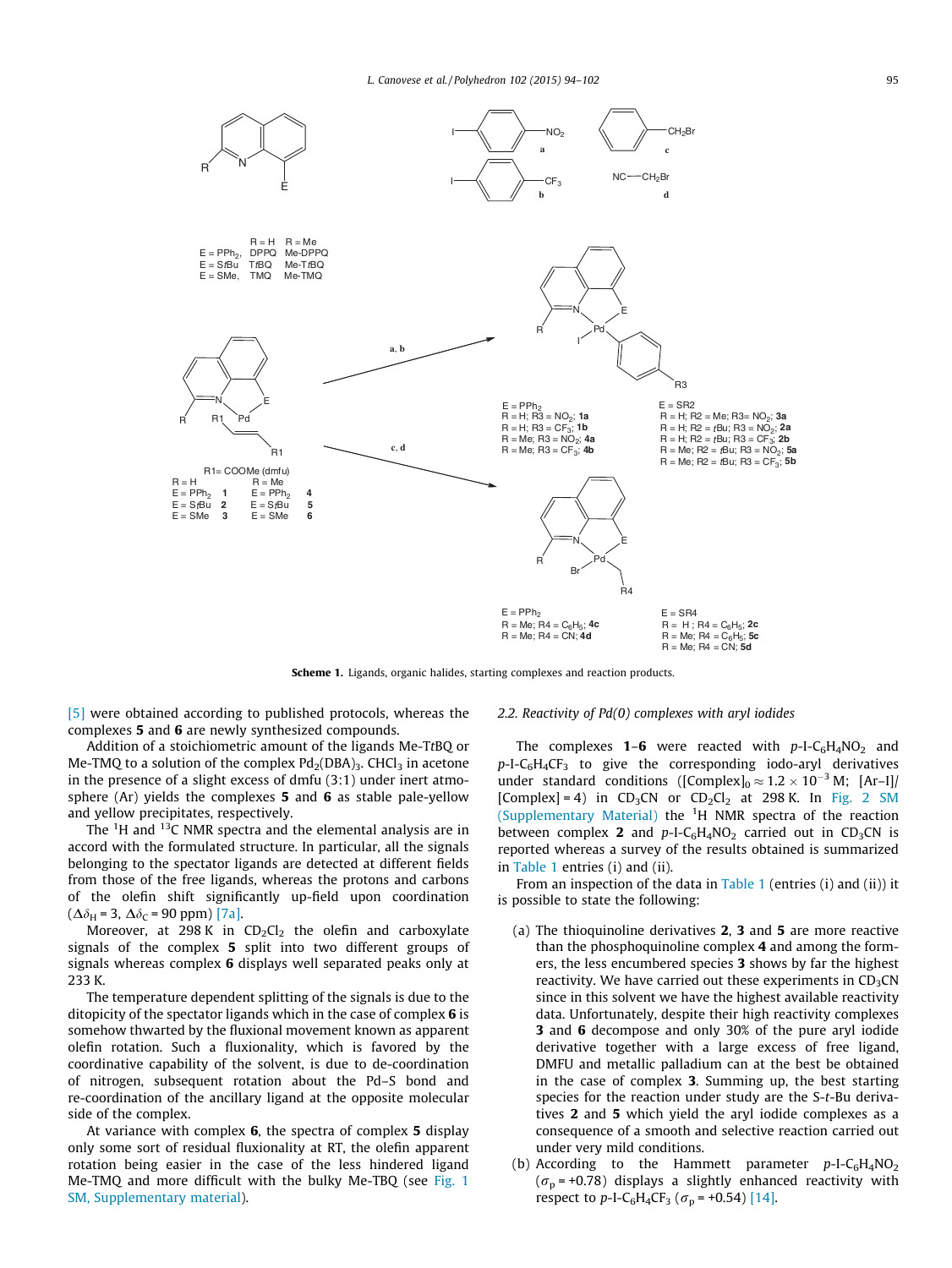#### <span id="page-2-0"></span>Table 1

Half-life ( $t_{1/2}$ ) as reactivity index for the reactions of oxidative addition of p-substituted aryl iodides p-I-C<sub>6</sub>H<sub>5</sub>X (X = NO<sub>2</sub>, CF<sub>3</sub>; entries (i) and (ii)) and BrCH<sub>2</sub>Ph or BrCH<sub>2</sub>CN (entries (iii) and (iv)) on Pd(0) complexes carried out in CD<sub>3</sub>CN,<sup>a</sup> CD<sub>2</sub>Cl<sub>2</sub>,<sup>b</sup> CD<sub>3</sub>CN and CD<sub>2</sub>Cl<sub>2</sub> with remarkable decomposition.<sup>c</sup>

| Entry | Complex<br>Organic halide |                              | ▵                           |                              | 4                                        | э                                               | 6                           |
|-------|---------------------------|------------------------------|-----------------------------|------------------------------|------------------------------------------|-------------------------------------------------|-----------------------------|
| (i)   | $p-I-C6H4NO2$             | $105 \text{ min}^{\text{b}}$ | $20 \text{ min}^a$          | $5 \text{ min}^{\text{a,c}}$ | $40 \text{ min}^a$<br>$75 \text{ min}^b$ | $< 10$ min <sup>a</sup>                         |                             |
| (ii)  | $p-I-C6H4CF3$             | $105 \text{ min}^b$          | $120 \text{ min}^a$         | $<$ 5 min <sup>a,c</sup>     | $90 \text{ min}^{\text{b}}$              | $20 \text{ min}^{\text{a}}$<br>7 h <sup>b</sup> |                             |
| (iii) | $BrCH_2C_6H_5$            |                              | $80 \text{ min}^{\text{a}}$ |                              | $150 \text{ min}^{\text{b}}$             | $120 \text{ min}^a$<br>5.5 $hb$                 | $40 \text{ min}^{\text{a}}$ |
| (iv)  | BrCH <sub>2</sub> CN      |                              |                             |                              | 4h <sup>a</sup><br>$6 \text{ min}^b$     | days <sup>a</sup><br>$6h^b$                     |                             |

(c) As observed elsewhere, the reactions carried out in  $CD_3CN$ are faster than those in  $CD_2Cl_2$  and the mechanism reported in the following Scheme 2 takes into account this experimental observation [\[6\]](#page-7-0).

The better coordinative capability of  $CH<sub>3</sub>CN$  favors the solvolytic path thereby increasing the overall reaction rate. Moreover, complex 5 reacts faster than its non methylated analog 2. Since such a difference in reactivity is essentially due to the distortion imposed to the main coordinative plane of complex 5 by the methyl group in position 2 of the quinoline ring [\[15\]](#page-8-0), we may advance the hypothesis that in this case  $In<sub>2</sub>$  is the most probable intermediate. Such a conclusion was also confirmed by a computational approach based on theoretical calculations carried out with the GAUSSIAN 09 package [\[16\]](#page-8-0) (see Section [3](#page-3-0) for computational details). In this respect, we have calculated the energy values  $(E)$ related to the formation of the solvated species  $(\mathbf{In}_{1}, \mathbf{In}_{2})$  involved in the oxidative addition reported in Scheme 2 at 298.15 K and the result is reported in the Scheme 1 SM. The computational response definitely points to the possible formation of intermediate  $In<sub>2</sub>$ instead of  $In<sub>1</sub>$ , the latter being less stable of the former by about 22 kcal.

All the complexes obtained were isolated as stable species in reasonable yield except complex 3a (complex 3a in 30% yield). Remarkably, only one of the two possible isomers was always isolated, namely the isomer with the aryl fragment trans to the quinoline nitrogen. Such a result, which is not unprecedented, is essentially due to the reduced trans-labilizing influence of the nitrogen with respect to the thioetheric sulfur or phosphorus and is clearly apparent in the  ${}^{1}$ H NMR spectra of the derivatives of the unsubstituted quinoline. In these cases the quinoline proton  $H<sup>2</sup>$  resonates as expected at about 10 ppm according with the marked downfield shift induced by the presence of the halogen in cis position [\[8c and refs. therein\].](#page-8-0)

Furthermore, for all these complexes the diagnostic signals of the aromatic carbons bound to the palladium centre resonate at ca. 140 ppm which is 40 ppm down-field from the carbon of the free aryl iodides. (See for instance Figs. 4 SM and 5 SM Supplementary Material). As for the phosphoquinoline derivatives the  $31P$  NMR spectra of the complexes display a singlet at ca. 30 ppm (ca.10 ppm downfield from the Pd(0) complexes), indicating the de-shielding of the phosphorus atom coordinated to a Pd(II) centre and the presence of only one isomer. (See for instance Fig. 6 SM Supplementary Material.)

Finally the elemental analysis (see Section [3\)](#page-3-0), the determination of the solid state structure of complex 2a (vide infra) and the IR spectra (the asymmetric and symmetric stretching  $v_{NO2}$  at ca. 1550 and 1305 cm<sup>-1</sup> for complexes **1a-5a** or the  $v_{C-F}$  stretching at ca. 1150 cm<sup>-1</sup> for **1b-5b**) complete the characterization of these complexes.



**Scheme 2.** Proposed mechanism involving the solvent intermediacy  $RX = p-I$  $C_6H_4NO_2$ , p-I- $C_6H_4CF_3$ , or BrCH<sub>2</sub>C<sub>6</sub>H<sub>5</sub>, BrCH<sub>2</sub>CN.

# 2.3. Reactivity of Pd(0) complexes with benzyl bromide and bromoacetonitrile

The complexes 2, 4–6 were reacted with BrCH<sub>2</sub>C<sub>6</sub>H<sub>5</sub> to give the corresponding benzyl derivatives under standard conditions  $\left(\frac{[Complex]_0 = 1.2 \times 10^{-3} \text{ M}}{\text{[PhCH}_2 - \text{Br}]/[Complex] = 4}\right)$  in CD<sub>3</sub>CN or  $CD_2Cl_2$  at 298 K whereas only the complexes 4 and 5 were reacted with BrCH<sub>2</sub>CN under similar experimental conditions. The  $t_{1/2}$  values related to both oxidants are summarized in Table 1 entries (iii) and (iv).

The complexes reacting with benzylbromide which is less reactive than the iodoaryl derivatives, were chosen among the most activated species according to the experimental observations discussed before.

Also in these cases the reactions are faster in  $CD_3CN$  than in  $CD_2Cl_2$  and, at variance with the previous results, the most reactive complex 6 does not decompose throughout the reaction progress but rather the reaction product **6c** is markedly instable and cannot be separated from the reaction mixture. Interestingly, the reaction involving complex 2 is faster than that involving complex 4, indicating a significant involvement of steric factors. Finally, the measurable reactivity of the complex  $4$  in CD<sub>2</sub>Cl<sub>2</sub> allows an otherwise impossible investigation in  $CD<sub>3</sub>CN$  owing to the precipitation of the reaction product 4c which is insoluble in the latter solvent.

It is worth noting that the reactivity studies have suggested feasible synthetic protocols characterized by good yields. In particular the reaction of complexes 2 and 5 in CH<sub>3</sub>CN with BrCH<sub>2</sub>C<sub>6</sub>H<sub>5</sub> gives the customary isomers bearing the alkyl group trans to the quinoline nitrogen, as can be deduced from the <sup>1</sup>H NMR significant signals and from the spectrum of complex  $2c$  in which the quinoline proton  $H^2$  resonates at 9.68 ppm. (See Fig. 7 SM Supplementary Material).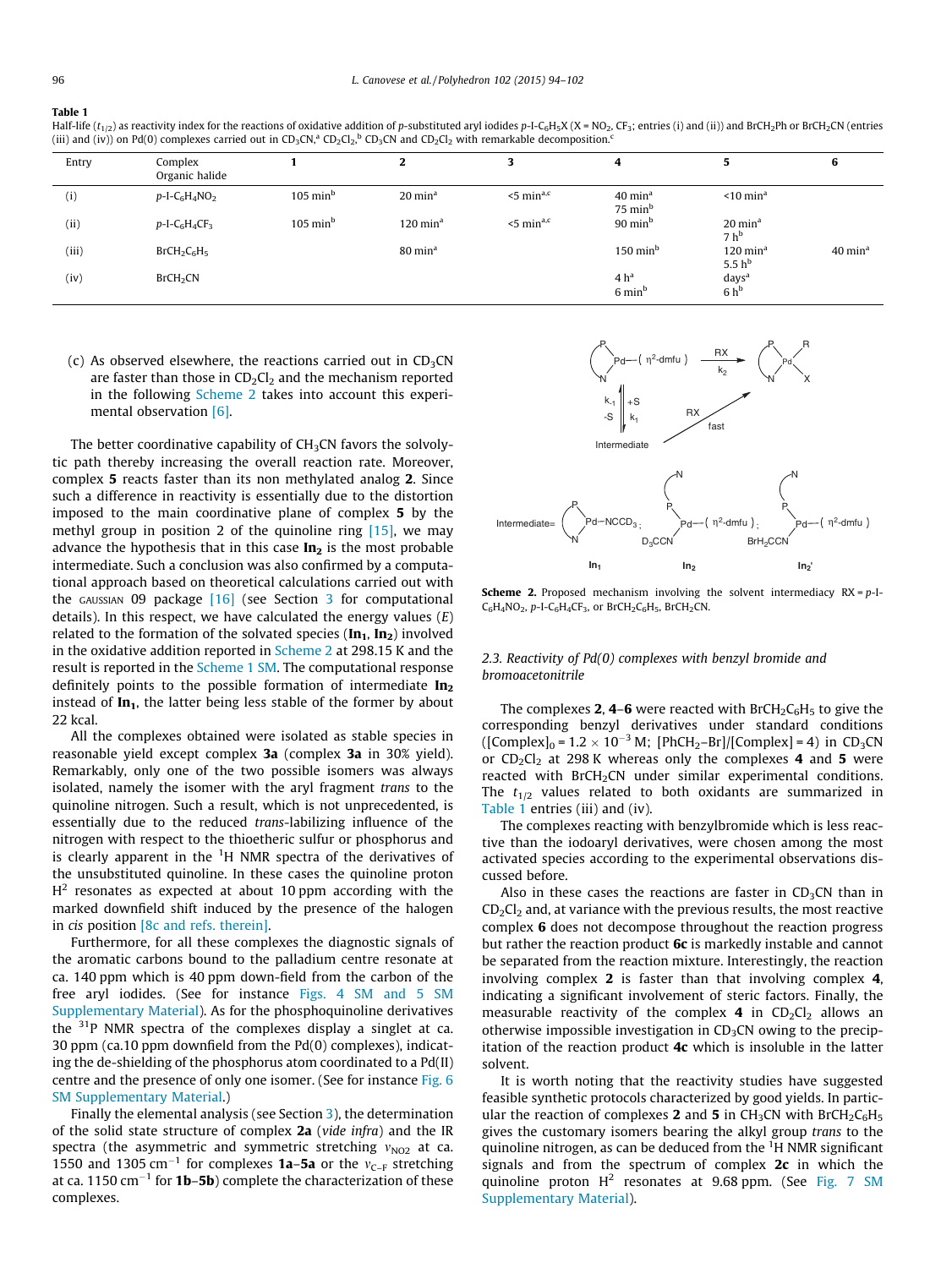<span id="page-3-0"></span>As a decisive test we have carried out a [1H–1H] NOESY experiment (see Fig. 3 SM Supplementary Material) which fully confirms the nature of the isomer in the case of complex 2c (intense cross peaks between  $CH_2$  benzyl protons and  $SC(CH_3)_2$  protons).

By means of the  $\rm ^1H-^{13}C$  HMQC spectrum of complexes 2c, 5c and 4c (See for instance Fig. 8 SM Supplementary Material) the Pd–CH<sub>2</sub>–Ph signals were identified at 13.3, 15.8 and 23.2 ppm, respectively. Furthermore, complex **4c** was identified by its  $31P$ NMR spectrum in which the phosphorus singlet resonates at 33.6 ppm, which is ca. 10 ppm downfield with respect to the starting Pd(0) complex 4.

Remarkably, the low coupling constant  $J_{CP}$  = 4.6 Hz in the case of complex 4c confirms the cis position of the phosphorus with respect to the alkyl group.

Finally, in the case of complex 5c, the mutual position of the substituents at the palladium center was univocally determined by means of an X-ray diffraction study (vide infra).

The phenomenon of inversion of the sulfur absolute configuration is apparent also in the case of complexes 2c and 5c. However, at variance with what observed in the case of the starting olefin substrates, the freezing of sulfur inversion and its consequent acquisition of a specific configuration (S or R) renders the  $CH<sub>2</sub>$ –Ph protons diastereotopic already at 273 K, thank to the enhanced strength of the Pd(II)–S with respect to the Pd(0)–S bond (See Fig. 9 SM Supplementary Material).

As reported in [Table 1](#page-2-0) (entry (iv)), complexes 4 and 5 were also reacted with  $BrCH<sub>2</sub>CN$  and the result was surprisingly discordant with the previous finding. As a matter of fact, both complexes react faster in  $CD_2Cl_2$  than in  $CD_3CN$ . For instance, complex 4 reacts completely with BrCH<sub>2</sub>CN in CD<sub>2</sub>Cl<sub>2</sub> in 30' ca. whereas the same reaction in  $CD_3CN$  took 24 h. This is probably due to the competitive action of  $CD_3CN$  toward BrCH<sub>2</sub>CN. Thus, in analogy to what observed before, we assume that the attack of  $BrCH<sub>2</sub>CN$  entails the formation of the intermediate In<sub>2</sub>' (see [Scheme 2](#page-2-0)). The latter should be energetically disfavored with respect to intermediate  $In_2$  owing to the reduced nucleophilicity of BrCH<sub>2</sub>CN compared with that of  $CD_3CN$ . An appropriate computational study [\[16\]](#page-8-0) (see Scheme 2 SM Supplementary Material) confirms such a hypothesis suggesting that the intermediate  $In<sub>2</sub>$  is more stable than  $\text{In}_{\textbf{2}^{'}}$  of about 0.9 kcal mol $^{-1}$ .

Therefore, the almost complete formation of the intermediate In<sub>2</sub> induced by its favorable energy and by the presence of a large excess of  $CD_3CN$  efficiently contrast the direct attack of the halogenated oxidant BrCH<sub>2</sub>CN thereby slowing down the overall rate of the oxidative reaction.<sup>1</sup>

It was therefore noticed that the best protocol for the synthesis of these derivatives requires  $CH_2Cl_2$  as the solvent. Thus, complexes 4d and 5d were obtained in such a solvent in good yields and their identification was carried out by means of customary techniques. Particularly diagnostic is the  $CH<sub>2</sub>$ -Pd signal at  $-20$  ppm ca. and in the case of complex **5d** (Fig. 10 SM Supplementary Material) the presence of the diastereotopic protons CH<sub>2</sub>–Pd already at RT, whereas in the  $^1$ H spectrum of **4d** (Fig. 11 SM Supplementary Material) the  $CH<sub>2</sub>$ -Pd protons resonate as a doublet due to the coupling with the phosphorus in cis  $(J_{P-H} = 3.9 \text{ Hz})$ . The IR spectra were also recorded and the  $v_{C=NI}$  at ca. 2200  $\text{cm}^{-1}$  can be observed in both cases.

In particular we report (Figs. 10 SM and 11 SM, respectively) the HMQC spectrum of **5d** and the <sup>1</sup>H and <sup>31</sup>P spectra of **4d** derivatives.

#### 2.4. Crystal structure determinations

An ORTEP [\[17\]](#page-8-0) view of the neutral complex **2a** is shown in [Fig. 1.](#page-4-0) A selection of bond distances and angles is given in the caption of the figure. The geometry around the Pd center is slightly distorted square planar. The four positions around the central Pd are occupied by the carbon C14 of the *p*-nitro benzene ligand, an  $I^-$  anion, the N and S atoms of the TTBQ ligand. The maximum deviation from the average basal coordination plane is 0.001(4) Å for C14, while the central Pd1 atom is situated at 0.0207(3) Å above this plane. The Pd1–N1–C5–C6–S1 ring adopts a twisted conformation with the maximum deviations from the mean plane of  $-0.125(3)$  Å for N1 and 0.169(4) Å for C6, and its mean plane forms dihedral angles of 3.93(5) $\degree$  and 9.40(7) $\degree$  with the coordination and quinoline planes, respectively. The Pd1–I1 of 2.5902(4) Å displays a shortening with respect to the same distances, in the range 2.63–2.64 Å, as found in other similar Pd(II) structures where I is in trans position to a S atoms of a thioether group [9a,18,19]. In these compounds the  $I^-$  anion exerts a significant trans influence on the Pd-S bonds because their distances (in the range 2.31–2.33 Å) are rather longer than those reported in analogous structures where S is in trans position to a  $Cl^-$  anion (in the range 2.26–2.28 Å) [\[12,15,20,21\]](#page-8-0).

An ORTEP  $[17]$  view of the neutral complex **5c** is shown in [Fig 2](#page-4-0). A selection of bond distances and angles is given in the caption of the figure. The structure is similar to that of complex 2a but the presence of the 2-Me substituent on the quinoline ring produces a structural distortion mainly evidenced by the disorder in the orientation of the quinoline moiety. The geometry around the Pd center is distorted square planar toward a tetrahedral arrangement. The four positions around the central Pd are occupied by the  $sp^3$  C15 carbon, a Br<sup>-</sup> anion, the N and the S atoms of the Me-TTBQ ligand. The distortion of the square planar geometry is revealed by the arrangement of the four atoms around the Pd1 center. The deviations of the four atoms from the mean basal coordination plane are:  $-0.0056(9)$  for Br1, 0.226(6) for N1,  $-0.017(2)$  for S1 and 0.404(7)Å for C26, with the Pd1 atom situated at 0.2242(5) Å above the average plane. The Pd1–N1–C5–C6–S1 five membered ring displays a significant twisted conformation with maximum deviations from the mean plane of 0.560(6) Å for N1 and  $-0.436(6)$  Å for C6, and forms dihedral angles of  $16.0(1)^\circ$  and  $29.3(1)^\circ$  with the coordination plane and the quinoline moiety, respectively. The Pd1–Br1 bond distance of 2.4882(8) Å displays a slight lengthening with respect to the same distance of 2.4464(6) Å in a similar structure [\[20\].](#page-8-0) Because the Pd1–S1 bond exhibits a short distance of 2.277(2) Å it can be concluded that the  $Br^-$  anion exerts a trans effect comparable to that produced by a  $Cl^-$  anion. The longer Pd–C15(sp<sup>3</sup>) bond distance of 2.058(7) Å with respect to that of the Pd–C14(sp<sup>2</sup>) bond in compound 2a (1.986(3) Å) can be accounted for by the different hybridisations of the two carbons.

# 3. Experimental

### 3.1. Solvents and reagents

All the following distillation processes were carried out under inert atmosphere (Argon). Acetone and  $CH<sub>2</sub>Cl<sub>2</sub>$  were distilled over 4 Å molecular sieves and CaH<sub>2</sub>, respectively. CHCl<sub>3</sub> was stored over silver foil. Anhydrous acetonitrile was as purchased and used under Argon atmosphere. Deuterated solvents and all other chemicals were commercially available grade products and were used as purchased.

 $^{\rm 1}$  Taking into account the difference in energy involved in the equilibrium reactions 5 + CD3CN =  $\text{In}_{2}$  (K) and  $\text{5}$  + BrCH<sub>2</sub>CN =  $\text{In}_{2}'$  (K'), it is possible to calculate the ratio K/K' as  $6.2 \times 10^{-3} / 1.3 \times 10^{-3} = 4.6$ , where  $4.6 = \ln_2 \times [BrCH_2CN] / \ln_2' \times [CD_3CN]$ [BrCH<sub>2</sub>CN] =  $1 \times 10^{-2}$  M and [CD<sub>3</sub>CN] = 19 M (solvent). The ensuing ratio [**In**<sub>2</sub>]/[**In**<sub>2</sub>'] is 8750. This number clearly testifies the unfavorable concentration of the intermediate  $\text{In}_{2}{}'$  as compared to that of  $\text{In}_{2}$ .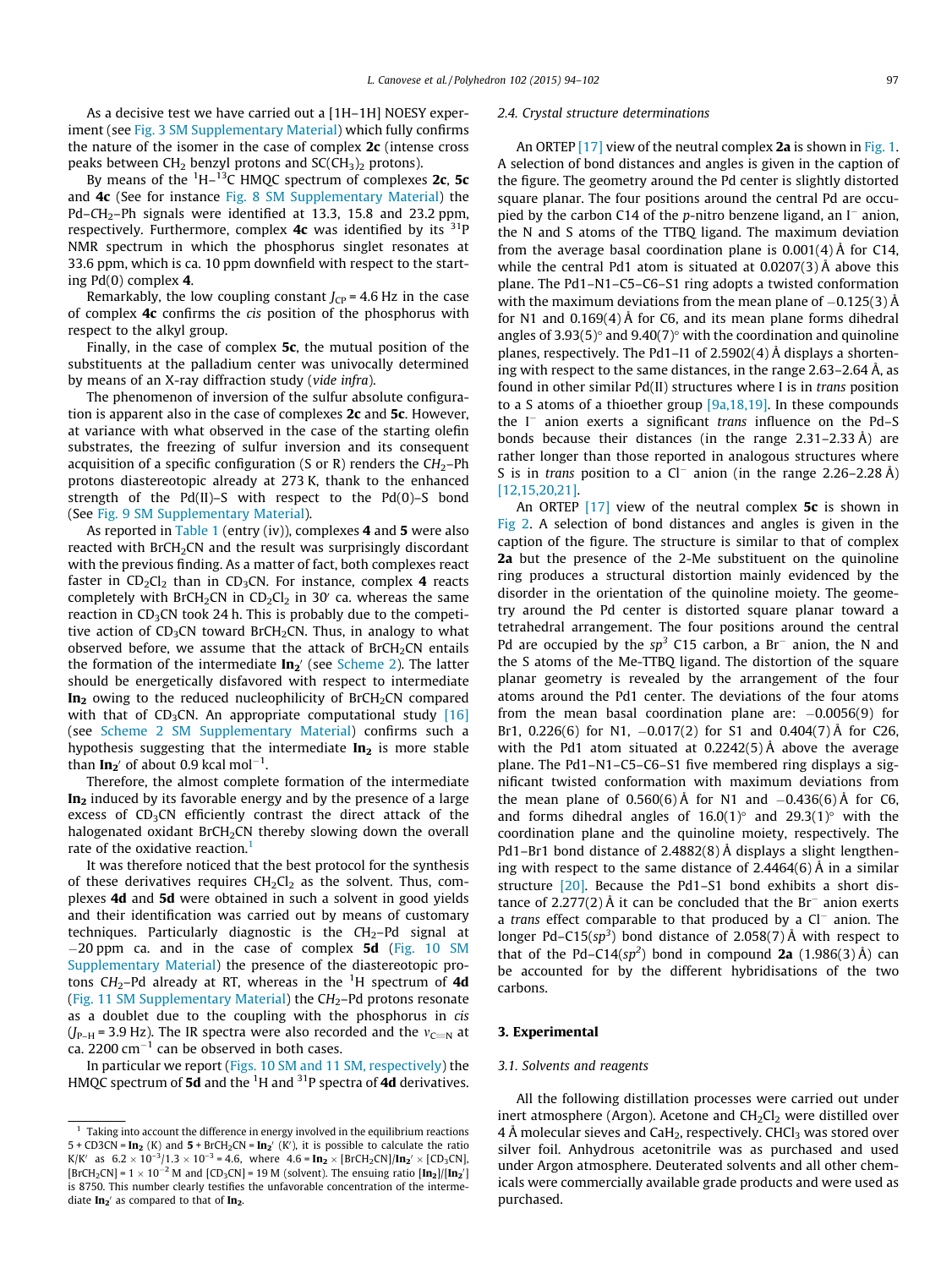<span id="page-4-0"></span>

Fig. 1. ORTEP view of complex 2a showing the thermal ellipsoids at 30% probability level. Selected bond distances (Å): Pd1–I1 = 2.5902(4); Pd1–N1 = 2.158(3); Pd1–S1 = 2.313(1); Pd1–C14 = 1.986(3); S1–C6 = 1.779(4); S1–C10 = 1.887(4). Selected angles (°):  $I1-Pd1-N1 = 96.84(9)$ ;  $I1-Pd1-S1 = 178.37(3)$ ;  $I1-Pd1-Pd1-S1 = 178.37(3)$  $C14 = 87.36(11);$  N1–Pd1–S1 = 84.46(9); N1–Pd1–C14 = 175.63(14); S1–Pd1–  $C14 = 91.32(11)$ .



Fig. 2. ORTEP view of complex 5c showing the thermal ellipsoids at 30% probability level. Selected bond distances (Å): Pd1–Br1 = 2.4882(8); Pd1–N1 = 2.200(5); Pd1–S1 = 2.277(2); Pd1–C15 = 2.058(7); S1–C6 = 1.820(5); S1–C11 = 1.862(6). Selected angles (°): Br1-Pd1-N1 = 92.27(16); Br1-Pd1-S1 = 168.08(5);  $Br1-Pd1-C15 = 87.2(2);$   $N1-Pd1-S1 = 87.28(15);$   $N1-Pd1-C15 = 174.1(2);$  $S1-Pd1-C15 = 90.3(2)$ .

### 3.2. IR, NMR and elemental analyses measurements

The IR,  ${}^{1}$ H,  ${}^{13}$ C and  ${}^{31}$ P NMR spectra were recorded on a Perkin–Elmer Spectrum One spectrophotometer and on a Bruker 300 Avance spectrometer, respectively. Elemental analyses were carried out using an Elementar C H N ''CUBO Micro Vario'' analyzer.

# 3.3. Kinetic measurements by  ${}^{1}H$  NMR technique

All the reactions were studied by  ${}^{1}$ H NMR by dissolving the complex under study in  $0.6$  ml of  $CD_2Cl_2$ ([Complex] $_0 \approx 10^{-2}$  mol dm<sup>-3</sup>), adding microaliquots of a concentrated  $CD_2Cl_2$  solution of the organic halide under study  $([ArX] \approx 4 \times 10^{-2}$  moldm<sup>-3</sup>) and monitoring the signal for the disappearance of the starting complex and the concomitant appearance of the final products. The halftime of each reaction  $(t_{1/2})$  was detected and taken as a measure of reactivity.

### 3.4. Computational details

The geometrical optimization of the complexes was carried out without symmetry constraints, using the hyper-GGA functional MO6  $[22,23]$ , in combination with polarized triple- $\zeta$ -quality basis sets (LAN2TZ(f)) [\[24,25\]](#page-8-0) and relativistic pseudopotential for the Pd atoms, a polarized double- $\zeta$ -quality basis sets (LANL2DZdp) [\[26\]](#page-8-0) with diffuse functions for the halogen atoms and a polarized double- $\zeta$ -quality basis sets (6-31G(d,p)) for the other elements. Solvent effects (acetonitrile,  $\varepsilon$  = 37.5) were included using CPCM [\[27,28\].](#page-8-0)

The ''restricted'' formalism was applied in all the calculations. By means of the stationary points characterized by IR simulation, the zero-point vibrational energies and thermodynamic parameters were obtained [\[29\]](#page-8-0).

The software used was GAUSSIAN '09  $[16]$  and all the computational work was carried out on Intel based  $\times$  86–64 workstations.

# 3.5. Crystal structure determination

The crystal data of compounds 2a and 5c were collected at room temperature using a Nonius Kappa CCD diffractometer with graphite monochromated Mo Ka radiation. The data sets were integrated with the DENZO-SMN package [\[30\]](#page-8-0) and corrected for Lorentz, polarization and absorption effects ( $SORTAV$ ) [\[31\].](#page-8-0) The structures were solved by direct methods using the  $\text{SIR97}$  [\[32\]](#page-8-0) system of programs. The structure 2a was refined using full-matrix least-squares with all non-hydrogen atoms anisotropically and hydrogens included on calculated positions, riding on their carrier atoms. The structure 5c was refined in a similar way, except for the 2-Me-quinoline moiety which was found disordered and refined isotropically over two different positions using some constraints on the bond distances. All calculations were performed using SHELXL-97  $[33]$  and PARST  $[34]$  implemented in the WINGX  $[35]$  system of programs. The crystal data are given in Supplementary Material Table 1 SM.

#### 3.6. Synthesis of the ligands and complexes

The ligands DPPQ [\[11\]](#page-8-0), DPPQ-Me [\[12\]](#page-8-0), TtBQ and TMQ [\[5\],](#page-7-0) Me-TtBQ  $[13]$ , Me-TMQ  $[10]$ , and of the complexes 1, 4  $[8]$  and 2, 3 [\[5\]](#page-7-0) were synthesized according to published procedures.

### 3.7. Synthesis of complex 5

0.1127 g (0.4871 mmol) of Me-TtBQ, 0.1755 g (1.218 mmol) of dmfu and 0.2101 g (0.2030 mmol) of  $[Pd_2(DBA)_3$ ·CHCl<sub>3</sub>] were dissolved under inert atmosphere (Ar) in 30 ml of anhydrous acetone.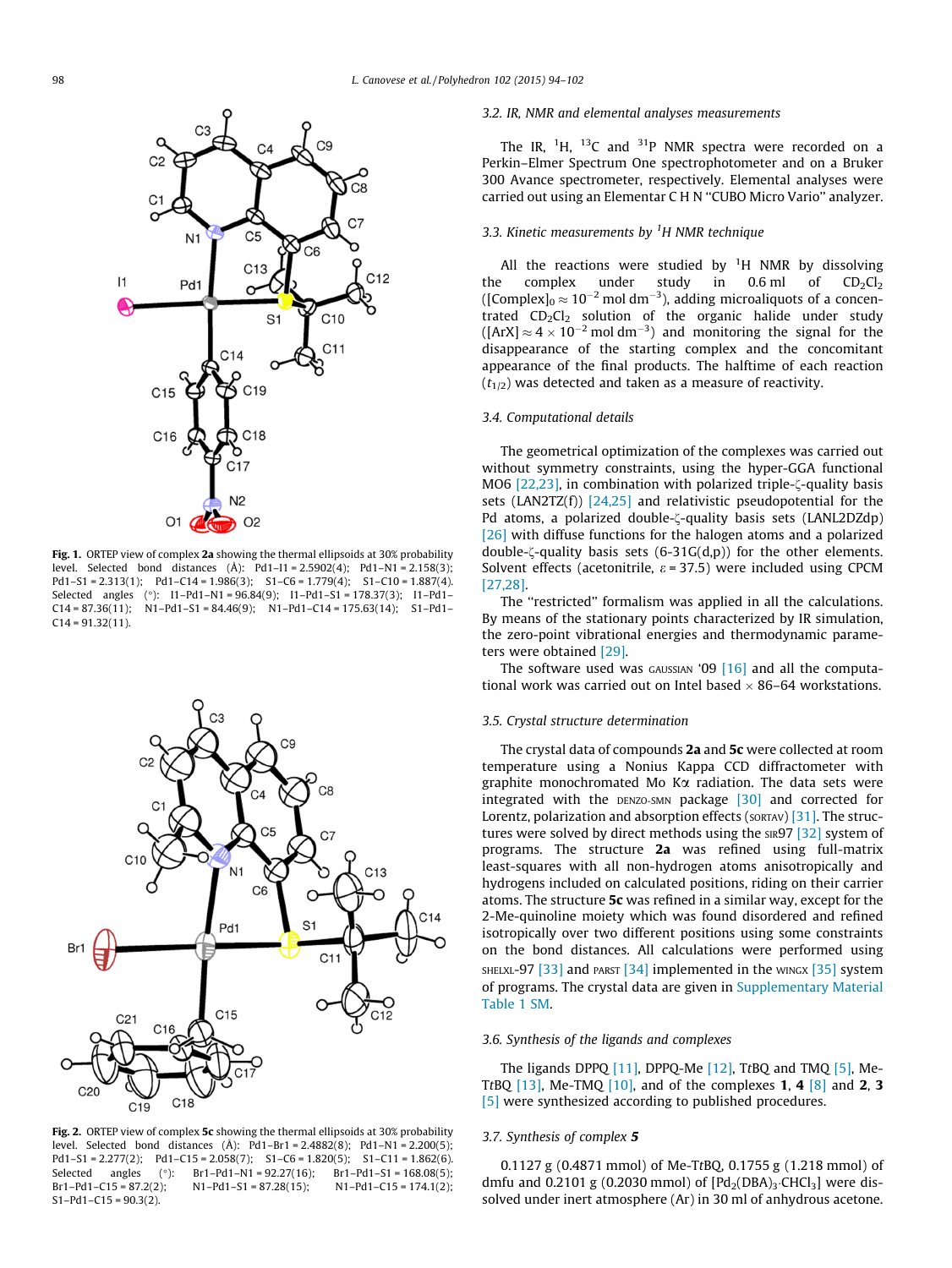The mixture was stirred for 60 min and eventually treated with active charcoal for 5/10 min and filtered on Celite filter. The resulting yellow solution was dried under vacuum and the residual treated with diethyl ether, filtered off, washed with diethyl ether in excess and dried under vacuum. 0.1452 g (yield 75%) of the title compound was obtained as pale yellow microcrystals.

<sup>1</sup>H NMR (300 MHz, CD<sub>2</sub>Cl<sub>2</sub>, *T* = 298 K, ppm)  $\delta$ : 1.34 (s, 9H, <sup>t</sup>Bu), 3.09 (s, 3H, quinoline–CH3), 3.55 (s, 3H, OCH3), 3.62 (s, 3H, OCH<sub>3</sub>), 3.87, 3.98 (AB system, 2H,  $J = 9.8$  Hz, CH=CH), 7.56 (d, 1H,  $J = 8.4$  Hz, H<sup>3</sup>), 7.59 (dd, 1H,  $J = 8.1$ , 7.2 Hz, H<sup>6</sup>), 7.96 (dd, 1H,  $J = 8.1, 1.4$  Hz,  $H^5$ ), 8.05 (dd, 1H,  $J = 7.2, 1.4$  Hz,  $H^7$ ), 8.26 (d, 1H,  $J = 8.4$ , Hz, H<sup>4</sup>).

<sup>13</sup>C{<sup>1</sup>H} NMR (CD<sub>2</sub>Cl<sub>2</sub>, *T* = 298 K, ppm)  $\delta$ : 30.7 (CH<sub>3</sub>, CMe<sub>3</sub>), 30.9 (CH<sub>3</sub>, CH<sub>3quinoline</sub>), 45.6 (CH, CH=CH), 46.7 (CH, CH=CH), 50.6 (CH<sub>3</sub>, OCH<sub>3</sub>), 50.8 (CH<sub>3</sub>, OCH<sub>3</sub>), 53.9 (C, CMe<sub>3</sub>), 123.3 (CH, C<sup>3</sup>), 125.6 (CH, C<sup>6</sup>), 127.9 (C, C<sup>10</sup>), 130.3 (CH, C<sup>5</sup>), 131.4 (C, C<sup>8</sup>), 137.8 (CH, C<sup>4</sup>), 138.7 (CH, C<sup>7</sup>), 149.3 (C, C<sup>9</sup>), 163.7 (C, C<sup>2</sup>), 174.3 (C, CO), 174.6 (C, CO).

IR (KBr pellets):  $v_{\text{CO}}$  1680 cm<sup>-1</sup>.

Anal. Calc. for  $C_{20}H_{25}NO_4PdS$ : C, 49.85; H, 5.23; N, 2.91. Found: C, 49.92; H, 5.18; N, 2.75%.

# 3.8. Synthesis of complex 6

The title compound was obtained following the above described procedure using the Me-TMQ ligand. The complex was obtained as yellow microcrystals with 72% yield.

<sup>1</sup>H NMR (300 MHz, CD<sub>2</sub>Cl<sub>2</sub>, T = 298 K, ppm)  $\delta$ : 2.81 (s, 3H, SCH<sub>3</sub>), 3.05 (s, 3H, quinoline–CH3), 3.62 (s, 6H, OCH3), 4.00 (bs, 2H,  $CH=CH$ ), 7.58 (d, 1H, J = 8.4 Hz, H<sup>3</sup>), 7.61 (dd, 1H, J = 8.1, 7.3 Hz, H<sup>6</sup>), 7.88 (dd, 1H, J = 8.1, 1.3 Hz, H<sup>5</sup>), 8.06 (dd, 1H, J = 7.3, 1.3 Hz, H<sup>7</sup>), 8.27 (d, 1H, J = 8.4, Hz, H<sup>4</sup>).

<sup>1</sup>H NMR (300 MHz, CD<sub>2</sub>Cl<sub>2</sub>, *T* = 233 K, ppm)  $\delta$ : 2.75 (s, 3H, SCH<sub>3</sub>), 2.97 (s, 3H, CH3quinoline), 3.58 (s, 3H, OCH3), 3.59 (s, 3H, OCH3), 3.78, 4.07 (AB system, 2H, J = 9.7 Hz, CH=CH), 7.58 (d, 1H, J = 8.4 Hz, H<sup>3</sup>), 7.60 (dd, 1H, J = 8.1, 7.3 Hz, H<sup>6</sup>), 7.88 (dd, 1H, J = 8.1, 1.3 Hz, H<sup>5</sup>), 8.04 (dd, 1H, J = 7.3, 1.3 Hz, H<sup>7</sup>), 8.27 (d, 1H, J = 8.4, Hz, H<sup>4</sup>).

<sup>13</sup>C{<sup>1</sup>H} NMR (CD<sub>2</sub>Cl<sub>2</sub>, T = 253 K, ppm)  $\delta$ : 25.2 (CH<sub>3</sub>, SCH<sub>3</sub>), 31.3 (CH<sub>3</sub>, CH<sub>3quinoline</sub>), 45.5 (CH, CH=CH), 46.4 (CH, CH=CH), 50.9 (CH<sub>3</sub>, OCH<sub>3</sub>), 51.1 (CH<sub>3</sub>, OCH<sub>3</sub>), 123.6 (CH, C<sup>3</sup>), 125.3 (CH, C<sup>6</sup>), 127.9 (C,  $C^{10}$ ), 129.1 (CH,  $C^5$ ), 134.5 (C,  $C^8$ ), 135.0 (CH,  $C^7$ ), 138.5 (CH, C<sup>4</sup>), 147.1 (C, C<sup>9</sup>), 163.8 (C, C<sup>2</sup>), 173.6 (C, CO), 173.8 (C, CO).

IR (KBr pellets):  $v_{\text{CO}}$  1684 cm<sup>-1</sup>.

Anal. Calc. for C<sub>17</sub>H<sub>19</sub>NO<sub>4</sub>PdS: C, 46.42; H, 4.35; N, 3.18. Found: C, 46.39; H, 4.27; N, 3.07%.

#### 3.9. Synthesis of complex 1a

In a 50 ml two necked flask 0.0640 g (0.1137 mmol) of complex 1 and 0.1132 g (0.4548 mmol) of 1-iodo-4-nitrobenzene were dissolved in 10 ml ca. of anhydrous  $CH<sub>2</sub>Cl<sub>2</sub>$  under inert atmosphere (Ar). The resulting yellow solution stirred at RT for 5 h turns to red-brown and filtered on a millipore filter to remove metallic palladium. To the clear solution concentrated to small volume under vacuum diethyl ether was added. The dark-red precipitate obtained was filtered off on gooch, washed with diethyl ether and dried under vacuum. 0.0628 g (yield 83%) of the title compound was obtained.

<sup>1</sup>H NMR (300 MHz, CD<sub>2</sub>Cl<sub>2</sub>, T = 298 K, ppm)  $\delta$ : 7.30–7.35 (m, 2H, Ph), 7.39–7.58 (m, 10H, PPh2), 7.59–7.62 (m, 2H, Ph), 7.72–7.80 (m, 2H,  $H^3$ ,  $H^6$ ), 8.02 (d,d,d, 1H, J = 9.9, 7.2, 1.3 Hz,  $H^7$ ), 8.19 (dt, 1H,  $J = 8.1, 1.4$  Hz,  $H^5$ ), 8.56 (dt, 1H,  $J = 8.3, 1.7$  Hz,  $H^4$ ), 10.50 (d, 1H,  $J = 4.8$ , Hz, H<sup>2</sup>). <sup>13</sup>C{<sup>1</sup>H} NMR (CD<sub>2</sub>Cl<sub>2</sub>, T = 298 K, ppm)  $\delta$ : 119.6 (CH, Ph), 123.7 (CH, C<sup>3</sup>), 127.9 (d, J<sub>CP</sub> = 6.8 Hz, CH, C<sup>6</sup>), 129.8 (d,  $J_{\text{CP}}$  = 9.4 Hz, C, C<sup>10</sup>), 132.5 (CH, C<sup>5</sup>), 132.5 (d,  $J_{\text{CP}}$  = 41.2 Hz, C, C<sup>8</sup>), 135.5 (d,  $J_{CP}$  = 20.1 Hz, CH, C<sup>7</sup>), 138.0 (CH, Ph), 139.2 (CH, C<sup>4</sup>),

145.6 (C, Ph), 147.1 (d,  $J_{CP}$  = 20,9 Hz, C, C<sup>9</sup>), 156.7 (C, Ph), 158.5  $(CH, C<sup>2</sup>)$ .

 ${}^{31}P{^1H}$  NMR (CD<sub>2</sub>Cl<sub>2</sub>, T = 298 K, ppm)  $\delta$ : 28.8. IR (KBr pellets):  $v_{\text{C=N}}$  1583,  $v_{\text{NOas}}$  1557,  $v_{\text{NOs}}$  1307 cm<sup>-1</sup>. Anal. Calc. for C<sub>27</sub>H<sub>20</sub>IN<sub>2</sub>O<sub>2</sub>PPd: C, 48.49; H, 3.01; N, 4.19. Found: C, 48.62; H, 3.15; N, 4.04%.

The following complexes were prepared from the appropriate reagents by means of similar protocols as 1a. Only the reaction time, the color of the products, the yields and the solvent were different. In some cases filtration on millipore or Celite was necessary and when the reaction was carried out in  $CH<sub>3</sub>CN$  the final precipitation was obtained by dissolving the dried precipitate in small aliquots of  $CH_2Cl_2$  and re-precipitating with diethyl ether and washing with ether or pentane. These parameters will be given for the complexes reported below together with their analytical data.

### 3.10. Synthesis of complex 1b

Reaction time = 12 h; color of the complex = pink; yield = 89%; solvent = anhydrous  $CH_2Cl_2$ ; filtration on millipore = yes; re-precipitated from  $CH_2Cl_2/$ ether = no; washing solvent = diethyl ether.

<sup>1</sup>H NMR (300 MHz, CDCl<sub>3</sub>, T = 298 K, ppm)  $\delta$ : 6.98–7.01 (m, 2H, Ph), 7.19–7.62 (m, 2H, Ph), 7.34–7.53 (m, 10H, PPh<sub>2</sub>), 7.67–7.75  $(m, 2H, H^3, H^6)$ , 7.99 (d,d,d, 1H, J = 9.5, 7.2, 1.3 Hz, H<sup>7</sup>), 8.11 (dt, 1H, J = 8.1, 1.3 Hz, H<sup>5</sup>), 8.47 (dt, 1H, J = 8.4, 1.6 Hz, H<sup>4</sup>), 10.55 (d, 1H, J = 4.9, Hz, H<sup>2</sup>). <sup>13</sup>C{<sup>1</sup>H} NMR (CDCl<sub>3</sub>, T = 298 K, ppm)  $\delta$ : 122.5 (CH, Ph), 123.6 (CH, C<sup>3</sup>), 124.8 (qrt, <sup>2</sup>J<sub>CF</sub> = 31.6 Hz, C, Ph), 125.2 (qrt,  $^{1}$ J<sub>CF</sub> = 270.0 Hz, CF<sub>3</sub>, PhCF<sub>3</sub>), 127.8 (d, CH, J<sub>CP</sub> = 6.4 Hz,  $C^6$ ), 129.7 (d, C,  $J_{CP}$  = 9.2 Hz,  $C^{10}$ ), 132.1 (CH,  $C^5$ ), 133.8 (d, C,  $J_{CP}$  = 41.6 Hz,  $C^8$ ), 135.5 (d, CH,  $J_{CP}$  = 17.8 Hz,  $C^7$ ), 137.6 (CH, Ph), 138.8 (CH,  $C^4$ ), 146.6 (C, Ph), 150.7 (d, C,  $J_{CP}$  = 20,7 Hz,  $C^9$ ), 158.4  $(CH, C<sup>2</sup>)$ .

 ${}^{31}P{^1H}$  NMR (CDCl<sub>3</sub>, T = 298 K, ppm)  $\delta$ : 28.6.

IR (KBr pellets):  $v_{C=N}$  1585,  $v_{CF}$  1151 cm<sup>-1</sup>.

Anal. Calc. for C<sub>28</sub>H<sub>20</sub>F<sub>3</sub>INPPd: C, 48.62; H, 2.91; N, 2.02. Found: C, 48.78; H, 3.05; N, 1.98%.

# 3.11. Synthesis of complex 2a

Reaction time = 2 h; color of the complex = brown; yield = 87%; solvent = anhydrous  $CH<sub>3</sub>CN$ ; filtration on millipore = yes; re-precipitated from  $CH_2Cl_2$ /ether = yes; washing solvent = diethyl ether.

H NMR (300 MHz, CD<sub>2</sub>Cl<sub>2</sub>, T = 298 K, ppm)  $\delta$ : 1.24 (s, 9H, <sup>t</sup>Bu), 7.69 (dd, 1H,  $J = 8.3$ , 4.9 Hz, H<sup>3</sup>), 7.74-7.86 (m, 5H, Ph, H<sup>6</sup>), 8.11 (dd, 1H, J = 7.4, 1.3 Hz,  $H^7$ ), 8.15 (dd, 1H, J = 8.2, 1.3 Hz,  $H^5$ ), 8.51  $(dd, 1H, J = 8.3, 1.6 Hz, H<sup>4</sup>$ ), 10.15 (dd, 1H,  $J = 4.9, 1.6 Hz, H<sup>2</sup>$ ).

<sup>13</sup>C{<sup>1</sup>H} NMR (CD<sub>2</sub>Cl<sub>2</sub>, T = 298 K, ppm)  $\delta$ : 30.1 (CH<sub>3</sub>, CMe<sub>3</sub>), 59.4 (C, CMe<sub>3</sub>), 119.5 (CH, Ph), 123.5 (CH, C<sup>3</sup>), 127.2 (CH, C<sup>6</sup>), 129.0 (C,  $C^{10}$ ), 130.2 (C,  $C^8$ ), 131.6 (CH,  $C^5$ ), 138.0 (CH,  $C^7$ ), 139.0 (CH,  $C^4$ ), 140.0 (CH, Ph), 145.1 (C, Ph), 148.6 (C, C<sup>9</sup>), 149.9 (C, Ph), 157.2  $(CH, C<sup>2</sup>)$ .

IR (KBr pellets):  $v_{\text{C=N}}$  1587,  $v_{\text{NO as}}$  1557,  $v_{\text{NOs}}$  1304 cm<sup>-1</sup>.

Anal. Calc. for C<sub>19</sub>H<sub>19</sub>IN<sub>2</sub>O<sub>2</sub>PdS: C, 39.84; H, 3.34; N, 4.89. Found: C, 39.96; H, 3.21; N, 4.99%.

### 3.12. Synthesis of complex 2b

Reaction time =  $12 h$ ; color of the complex = light-brown; yield = 87%; solvent = anhydrous  $CH<sub>3</sub>CN$ ; filtration on millipore = yes; re-precipitated from  $CH_2Cl_2/$ ether = yes; washing solvent = diethylether.

<sup>1</sup>H NMR (300 MHz, CD<sub>2</sub>Cl<sub>2</sub>, *T* = 298 K, ppm)  $\delta$ : 1.24 (s, 9H, <sup>t</sup>Bu), 7.25 (d, 2H,  $J = 7.9$  Hz, Ph), 7.64–7.70 (m, 3H, Ph,  $H^3$ ), 7.84 (dd, 1H,  $J = 8.4$ , 7.2 Hz,  $H^6$ ), 8.09–8.15 (m, 2H,  $H^7$ ,  $H^5$ ), 8.49 (dd, 1H,  $J = 8.3, 1.5$  Hz, H<sup>4</sup>), 10.14 (dd, 1H, J = 4.9, 1.5 Hz, H<sup>2</sup>).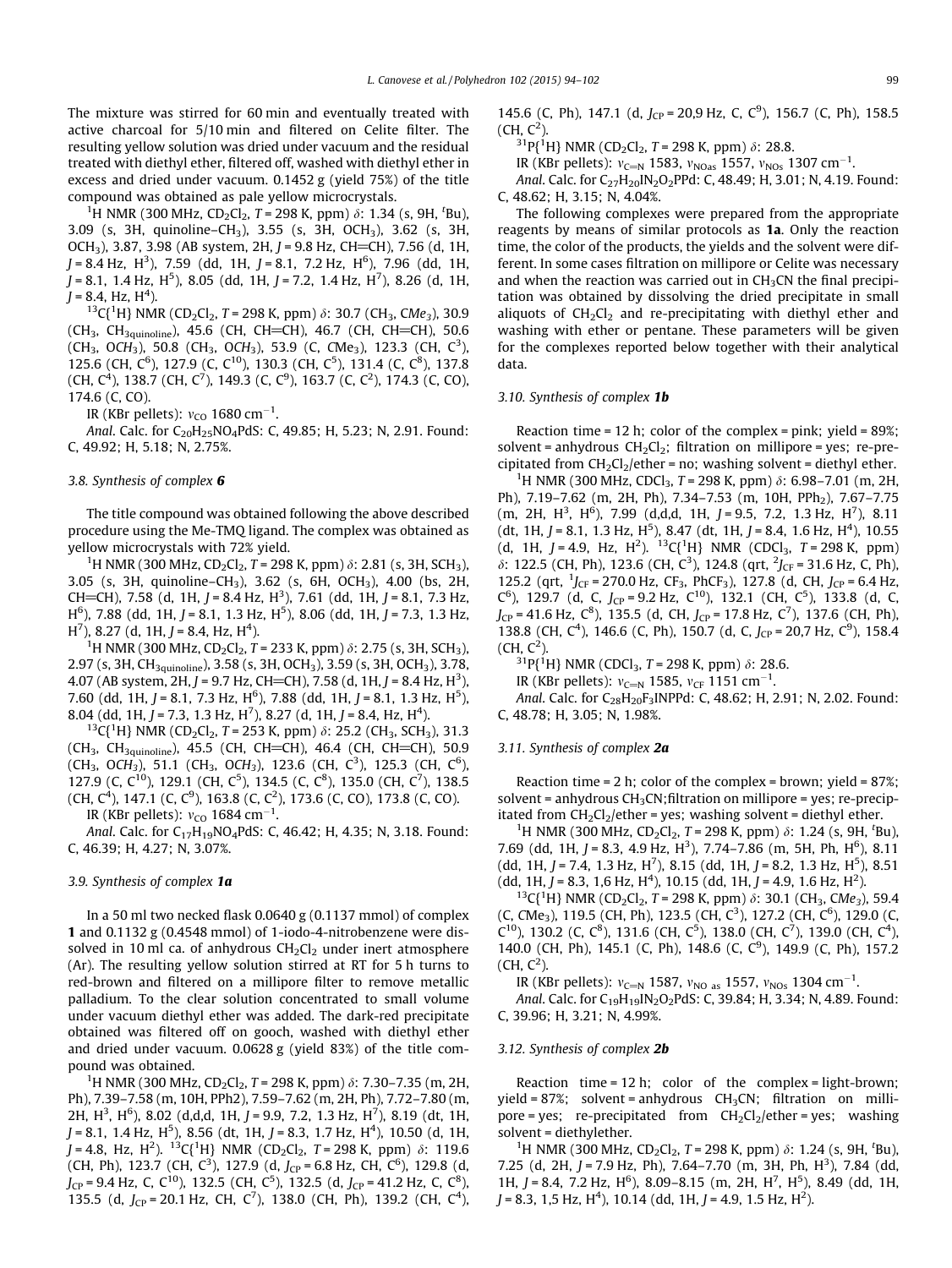<sup>13</sup>C{<sup>1</sup>H} NMR (CD<sub>2</sub>Cl<sub>2</sub>, T = 298 K, ppm)  $\delta$ : 30.1 (CH<sub>3</sub>, CMe<sub>3</sub>), 59.2 (C, CMe<sub>3</sub>), 122.0 (qrt,  ${}^{3}$ J<sub>CF</sub> = 3.6 Hz, CH, Ph), 123.4 (CH, C<sup>3</sup>), 124.9 (qrt,  $^{1}$ J<sub>CF</sub> = 270.0 Hz, CF<sub>3</sub>, PhCF<sub>3</sub>), 125.1 (qrt, <sup>2</sup>J<sub>CF</sub> = 31.5 Hz, C, Ph), 127.1 (CH,  $C^6$ ), 129.3 (C,  $C^{10}$ ), 130.1 (C,  $C^8$ ), 131.5 (CH,  $C^5$ ), 137.9 (CH, C<sup>7</sup>), 138.8 (CH, C<sup>4</sup>), 140.0 (CH, Ph), 141.2 (C, Ph), 148.6 (C, C<sup>9</sup>), 148.6 (C, Ph), 157.1 (CH, C<sup>2</sup>).

IR (KBr pellets):  $v_{\rm C=N}$  1586,  $v_{\rm CF}$  1156 cm<sup>-1</sup>.

Anal. Calc. for  $C_{20}H_{19}F_3$ INPdS: C, 40.32; H, 3.21; N, 2.35. Found: C, 40.45; H, 3.39; N, 2.18%.

# 3.13. Synthesis of complex 2c

Reaction time = 5 h; color of the complex = yellow; yield = 78%; solvent = anhydrous  $CH<sub>3</sub>CN$ ; filtration = no; re-precipitated from  $CH_2Cl_2$ /ether = yes; washing solvent = pentane.

H NMR (300 MHz, CD<sub>2</sub>Cl<sub>2</sub>, T = 273 K, ppm)  $\delta$ : 1.45 (s, 9H, <sup>t</sup>Bu), 3.26 (d, 1H,  $J = 6.0$  Hz, CH<sub>2</sub>Pd), 4.19 (d, 1H,  $J = 6.0$  Hz, CH<sub>2</sub>Pd), 6.98–7.03 (m, 1H, Ph), 7.08–7.13 (m, 2H, Ph), 7.51 (dd, 1H,  $J = 8.3$ , 4.9 Hz, H<sup>3</sup>), 7.58–7.65 (m, 3H, Ph, H<sup>6</sup>), 7.89 (dd, 1H, J = 8.2, 1.3 Hz,  $H^5$ ), 7.96 (dd, 1H, J = 7.3, 1.3 Hz,  $H^7$ ), 8.26 (dd, 1H, J = 8.3, 1,6 Hz,  $H^4$ ), 9.68 (dd, 1H, J = 4.9, 1.6 Hz,  $H^2$ ).

<sup>13</sup>C{<sup>1</sup>H} NMR (CD<sub>2</sub>Cl<sub>2</sub>, T = 273 K, ppm)  $\delta$ : 13.3 (CH<sub>2</sub>, CH<sub>2</sub>Pd), 30.2 (CH<sub>3</sub>, CMe<sub>3</sub>), 58.3 (C, CMe<sub>3</sub>), 122.9 (CH, C<sup>3</sup>), 123.5 (CH, Ph), 126.9 (CH, C $^6$ ), 128.3 (CH, Ph), 129.2 (C, C $^{10}$ ), 129.4 (C, C $^8$ ), 130.2 (CH, Ph), 131.5 (CH, C<sup>5</sup>), 137.1 (CH, C<sup>7</sup>), 138.4 (CH, C<sup>4</sup>), 146.2 (C, Ph), 147.8 (C,  $C^9$ ), 153.5 (CH,  $C^2$ ).

IR (KBr pellets):  $v_{\rm C=N}$  1589 cm $^{-1}$ .

Anal. Calc. for C<sub>20</sub>H<sub>22</sub>BrNPdS: C, 48.55; H, 4.48; N, 2.83. Found: C, 48.48; H, 4.61; N, 2.97%.

# 3.14. Synthesis of complex 3a

Reaction time = 20 min; color of the complex = light-brown; yield = 31%; solvent = anhydrous  $CH<sub>2</sub>Cl<sub>2</sub>$ ; filtration in Celite = yes; re-precipitated from  $CH_2Cl_2/$ ether = no; washing solvent = diethylether.

<sup>1</sup>H NMR (300 MHz, CD<sub>2</sub>Cl<sub>2</sub>, *T* = 298 K, ppm)  $\delta$ : 2.65 (s, 3H, SCH<sub>3</sub>), 7.66–7.69 (m, 2H, Ph), 7.72 (dd, 1H, J = 8.3, 4.9 Hz, H<sup>3</sup>), 7.81 (dd, 1H,  $J = 8.1, 7.3$  Hz,  $H^6$ ), 7.88–7.90 (m, 2H, Ph), 8.10 (dd, 1H,  $J = 8.1$ , 1.3 Hz,  $H^5$ ), 8.16 (dd, 1H, J = 7.3, 1.3 Hz,  $H^7$ ), 8.52 (dd, 1H, J = 8.3, 1.5 Hz,  $H^4$ ), 10.14 (dd, 1H, J = 4.9, 1.5 Hz,  $H^2$ ).

<sup>13</sup>C{<sup>1</sup>H} NMR (CD<sub>2</sub>Cl<sub>2</sub>, T = 298 K, ppm)  $\delta$ : 26.5 (CH<sub>3</sub>, SCH<sub>3</sub>), 120.1 (CH, Ph), 123.7 (CH, C $^3$ ), 128.0 (CH, C $^6$ ), 130.5 (C, C $^{10}$ ), 130.8 (CH, C<sup>5</sup>), 132.5 (C, C<sup>8</sup>), 135.5 (CH, C<sup>7</sup>), 138.0 (CH, Ph), 139.1 (CH, C<sup>4</sup>), 145.5 (C, Ph), 147.1 (C, C<sup>9</sup>), 150.1 (C, Ph), 156.9 (CH, C<sup>2</sup>).

IR (KBr pellets):  $v_{\rm C=N}$  1584,  $v_{\rm NO}$  as 1556,  $v_{\rm NOs}$  1304 cm<sup>-1</sup>.

Anal. Calc. for  $C_{16}H_{13}IN_2O_2PdS$ : C, 36.21; H, 2.47; N, 5.28. Found: C, 36.36; H, 2.59; N, 5.12%.

#### 3.15. Synthesis of complex 4a

Reaction  $time = 4 h$ ; color of the complex = red-brown; yield = 89%; solvent = anhydrous  $CH_2Cl_2$ ; filtration = no; re-precipitated from  $CH_2Cl_2/$ ether = no; washing solvent = diethylether.

<sup>1</sup>H NMR (300 MHz, CDCl<sub>3</sub>, T = 298 K, ppm)  $\delta$ : 3.48 (s, CH<sub>3</sub>, quinoline–CH<sub>3</sub>), 7.33–7.55 (m, 15H, PPh<sub>2</sub>, Ph, H<sup>3</sup>), 7.63 (d,d,d, 1H, J = 8.0, 7.2, 1.2 Hz, H<sup>6</sup>), 7.91 (d,d,d, 1H, J = 9.7, 7.2, 1.4 Hz, H<sup>7</sup>), 8.01 (dt, 1H,  $J = 8.0, 1.4$  Hz,  $H^5$ ), 8.22 (dd, 1H,  $J = 8.5, 1.6$  Hz,  $H^4$ ).

<sup>13</sup>C{<sup>1</sup>H} NMR (CDCl<sub>3</sub>, T = 298 K, ppm)  $\delta$ : 34.6 (CH<sub>3</sub>, quinoline– CH<sub>3</sub>), 120.1 (CH, Ph), 125.0 (CH, C<sup>3</sup>), 126.6 (d, J<sub>CP</sub> = 6.9 Hz, CH, C<sup>6</sup>), 127.7 (d,  $J_{CP} = 8.3$  Hz, C,  $C^{10}$ ), 131.6 (CH,  $C^5$ ), 132.9 (d,  $J_{\text{CP}}$  = 44.5 Hz, C, C<sup>8</sup>), 135.2 (CH, C<sup>4</sup>), 138.5 (d,  $J_{\text{CP}}$  = 18.1 Hz, CH, C<sup>7</sup>), 136.8 (CH, Ph), 144.1 (C, Ph), 151.3 (d,  $J_{CP}$  = 18,7 Hz, C, C<sup>9</sup>), 157.5  $(C, Ph), 167.1 (C, C<sup>2</sup>).$ 

 ${}^{31}P{^1H}$  NMR (CD<sub>2</sub>Cl<sub>2</sub>, T = 298 K, ppm)  $\delta$ : 31.0 IR (KBr pellets):  $v_{\text{C=N}}$  1601,  $v_{\text{NO as}}$  1554,  $v_{\text{NO s}}$  1307 cm<sup>-1</sup>. Anal. Calc. for C<sub>28</sub>H<sub>22</sub>IN<sub>2</sub>O<sub>2</sub>PPd: C, 49.25; H, 3.25; N, 4.10. Found: C, 49.17; H, 3.38; N, 3.96%.

# 3.16. Synthesis of complex 4b

Reaction time =  $4 h$ ; color of the complex = light-brown; yield = 91%; solvent = anhydrous  $CH_2Cl_2$ ; filtration = no; re-precipitated from  $CH_2Cl_2/$ ether = no; washing solvent = diethylether.

<sup>1</sup>H NMR (300 MHz, CD<sub>2</sub>Cl<sub>2</sub>, T = 298 K, ppm)  $\delta$  6.88–6.90 (m, 2H, Ph), 7.24–7.27 (m, 2H, Ph), 7.36–7.59 (m, 11H, PPh<sub>2</sub>, H<sup>3</sup>), 7.65 (dd, J = 8.0, 7.2, 1.3 Hz, H $^6$ ), 7.96 (d,d,d, 1H, J = 9.3, 7.2, 1.3 Hz, H $^7$ ), 8.06  $(dt, 1H, J = 8.0, 1.3 Hz, H<sup>5</sup>)$ , 8.27  $(dt, 1H, J = 8.3, 1.5 Hz, H<sup>4</sup>)$ .

<sup>13</sup>C{<sup>1</sup>H} NMR (CDCl<sub>3</sub>, T = 298 K, ppm)  $\delta$ : 34.5 (CH<sub>3</sub>, quinoline– CH<sub>3</sub>), 122.6 (CH, Ph), 124.2 (qrt,  $^2J_{CF}$  = 31.3 Hz, C, Ph), 124.9 (CH,  $C^3$ ), 126.5 (d, CH,  $J_{CP}$  = 6.8 Hz,  $C^6$ ), 127.7 (d, C,  $J_{CP}$  = 8.2 Hz,  $C^{10}$ ), 131.7 (CH,  $C^5$ ), 133.3 (d, C,  $J_{CP}$  = 42.9 Hz,  $C^8$ ), 135.0 (CH,  $C^7$ ), 136.7 (CH, Ph), 138.2 (CH, C<sup>4</sup>), 148.5 (C, Ph), 151.3 (d, C,  $J_{CP}$  = 18.6 Hz,  $C<sup>9</sup>$ ), 166.9 (C,  $C<sup>2</sup>$ 

, 166.9 (C, C<sup>2</sup>); PhCF<sub>3</sub> not detectable.<br><sup>31</sup>P{<sup>1</sup>H} NMR (CD<sub>2</sub>Cl<sub>2</sub>, T = 298 K, ppm) *δ*: 30.9.

IR (KBr pellets):  $v_{\text{C=N}}$  1585,  $v_{\text{CF}}$  1153 cm<sup>-1</sup>.

Anal. Calc. for C<sub>29</sub>H<sub>22</sub>F<sub>3</sub>INPPd: C, 49.35; H, 3.14; N, 1.98. Found: C, 49.24; H, 3.29; N, 2.05%.

# 3.17. Synthesis of complex 4c

Reaction time =  $4$  h; color of the complex = orange; yield =  $84\%$ ; solvent = anhydrous  $CH<sub>2</sub>Cl<sub>2</sub>$ ; filtration on millipore = yes; re-precipitated from  $CH_2Cl_2$ /ether = no; washing solvent = diethylether.

<sup>1</sup>H NMR (300 MHz, CD<sub>2</sub>Cl<sub>2</sub>, T = 298 K, ppm)  $\delta$ : 3.19 (s, CH<sub>3</sub>, quinoline–CH<sub>3</sub>), 3.46 (d, 2H,  $J_{CP}$  = 3.7 Hz, CH<sub>2</sub>–Pd), 7.07–7.10 (m, 3H, Ph), 7.28-7.30 (m, 2H, Ph), 7.40-7.58 (m, 12H, PPh<sub>2</sub>, H<sup>3</sup>, H<sup>6</sup>), 7.91 (d,d,d, 1H,  $J = 9.5$ , 7.2, 1.4 Hz,  $H^7$ ), 7.95 (dt, 1H,  $J = 8.0$ , 1.4 Hz,  $H<sup>5</sup>$ ), 8.16 (dd, 1H, J = 8.5, 1.6 Hz, H<sup>4</sup>).

<sup>13</sup>C{<sup>1</sup>H} NMR (CDCl<sub>3</sub>, *T* = 298 K, ppm)  $\delta$ : 23.2 (d, *J*<sub>CP</sub> = 4.6 Hz, CH<sub>2</sub>, CH<sub>2</sub>-Pd), 30.1 (CH<sub>3</sub>, quinoline–CH<sub>3</sub>), 124.0 (CH, Ph), 124.8 (CH, C<sup>3</sup>), 126.4 (d,  $J_{CP}$  = 6.9 Hz, CH, C<sup>6</sup>), 127.2 (d,  $J_{CP}$  = 7.7 Hz, C,  $C^{10}$ ), 127.9 (CH, Ph), 129.2 (CH, Ph), 130.8 (CH,  $C^5$ ), 133.9 (d,  $J_{\text{CP}}$  = 18.2 Hz, CH, C<sup>7</sup>), 134.6 (d,  $J_{\text{CP}}$  = 45.6 Hz, C, C<sup>8</sup>), 137.6 (CH, C<sup>4</sup>), 145.9 (C, Ph), 150.2 (d,  $J_{CP}$  = 17,4 Hz, C, C<sup>9</sup>), 165.5 (C, C<sup>2</sup>).

 ${}^{31}P{^1H}$  NMR (CD<sub>2</sub>Cl<sub>2</sub>, T = 298 K, ppm)  $\delta$ : 33.6.

IR (KBr pellets):  $v_{C=N}$  1606 cm<sup>-1</sup>.

Anal. Calc. for C<sub>29</sub>H<sub>25</sub>BrNPPd: C, 57.59; H, 4.17; N, 2.32. Found: C, 57.72; H, 4.31; N, 2.18%.

#### 3.18. Synthesis of complex 4d

Reaction time = 40 min; color of the complex = pale-yellow; yield = 92%; solvent = anhydrous  $CH_2Cl_2$ ; filtration = no; re-precipitated from  $CH_2Cl_2/$ ether = no; washing solvent = diethylether.

<sup>1</sup>H NMR (300 MHz, CD<sub>2</sub>Cl<sub>2</sub>, T = 298 K, ppm)  $\delta$ : 1.88 (d, 2H,  $J_{CP}$  = 3.8 Hz, CH<sub>2</sub>-Pd), 3.31 (s, CH<sub>3</sub>, quinoline–CH<sub>3</sub>), 1.88 (d, 2H,  $J_{CP}$  = 3.8 Hz, CH<sub>2</sub>-Pd), 7.50-7.80 (m, 13H, PPh<sub>2</sub>, H<sup>3</sup>, H<sup>6</sup>, H<sup>7</sup>), 8.05  $(dt, 1H, J = 8.0, 1.4 Hz, H<sup>5</sup>)$ , 8.25 (dd, 1H, J = 8.5, 1.8 Hz, H<sup>4</sup>).

 ${}^{31}P{^1H}$  NMR (CD<sub>2</sub>Cl<sub>2</sub>, T = 298 K, ppm)  $\delta$ : 40.7.

IR (KBr pellets):  $v_{C=N}$  2197,  $v_{C=N}$  1606 cm<sup>-1</sup>.

Anal. Calc. for  $C_{24}H_{20}BrN_2PPd$ : C, 52.06; H, 3.64; N, 5.06. Found: C, 51.99; H, 3.53; N, 5.13%.

# 3.19. Synthesis of complex 5a

Reaction time = 30 min; color of the complex = light-brown; yield =  $81\%$ ; solvent = anhydrous CH<sub>3</sub>CN; filtration on millipore = yes; re-precipitated from  $CH_2Cl_2/$ ether = yes; washing solvent = diethylether.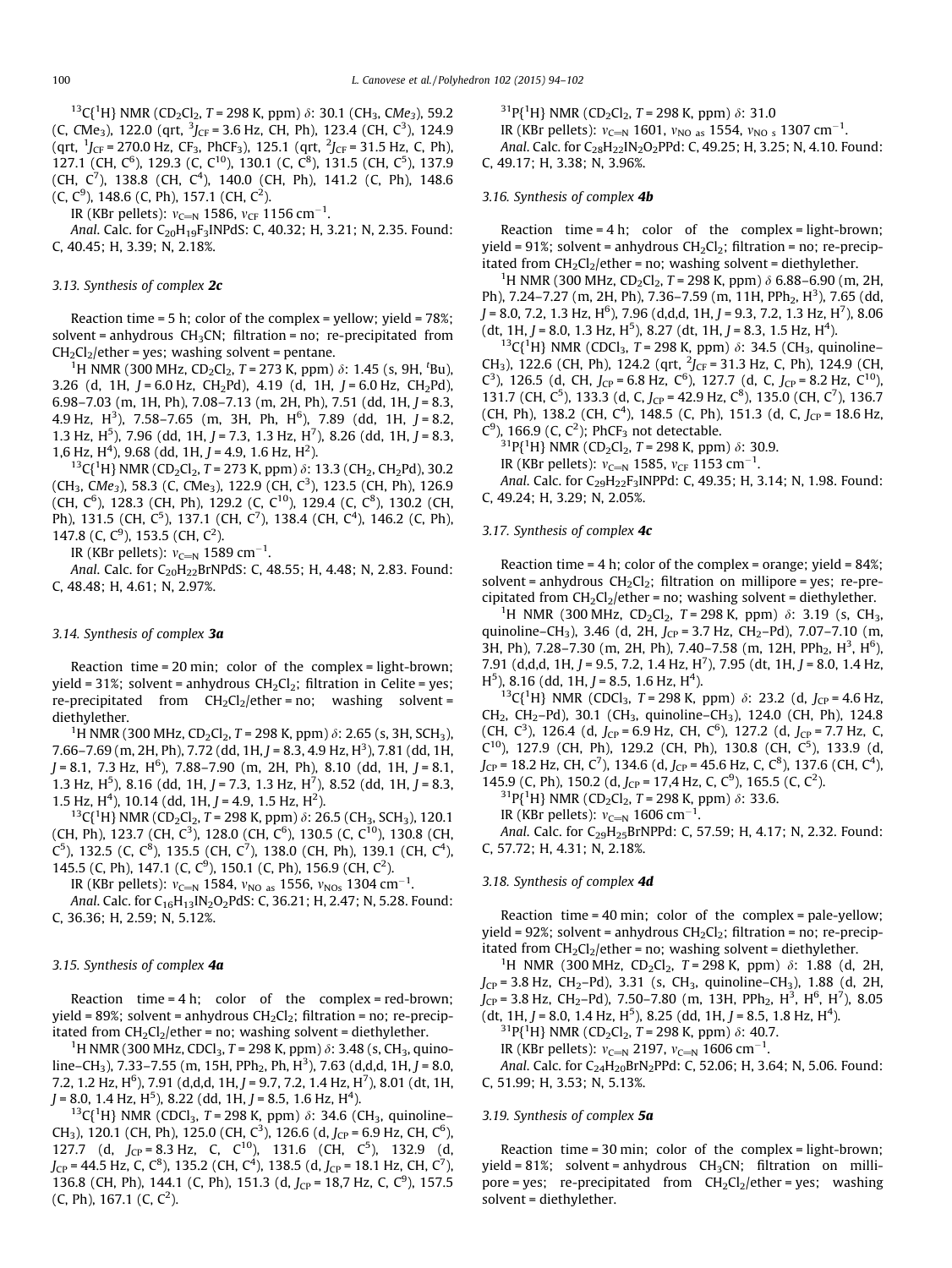<span id="page-7-0"></span><sup>1</sup>H NMR (300 MHz, CD<sub>2</sub>Cl<sub>2</sub>, *T* = 298 K, ppm)  $\delta$ : 1.21 (s, 9H, <sup>t</sup>Bu), 3.41 (s, CH<sub>3</sub>, quinoline–CH<sub>3</sub>), 7.54 (d, 1H, J = 8.4 Hz, H<sup>3</sup>), 7.65– 7.70 (m, 3H, Ph, H<sup>6</sup>), 7.83–7.86 (m, 2H, Ph), 8.01 (dd, 1H, J = 7.3, 1.4 Hz,  $H^7$ ), 8.05 (dd, 1H, J = 8.1, 1.4 Hz,  $H^5$ ), 8.30 (d, 1H,  $J = 8.4$  Hz,  $H<sup>4</sup>$ ).

<sup>13</sup>C{<sup>1</sup>H} NMR (CD<sub>2</sub>Cl<sub>2</sub>, T = 298 K, ppm)  $\delta$ : 29.8 (CH<sub>3</sub>, CMe<sub>3</sub>), 33.2 (CH<sub>3</sub>, quinoline-CH<sub>3</sub>), 58.0 (C, CMe<sub>3</sub>), 119.7 (CH, Ph), 124.7 (CH, C<sup>3</sup>), 126.2 (CH, C<sup>6</sup>), 128.1 (C, C<sup>10</sup>), 128.8 (C, C<sup>8</sup>), 131.4 (CH, C<sup>5</sup>), 137.0 (CH, C<sup>7</sup>), 138.3 (CH, Ph), 138.6 (CH, C<sup>4</sup>), 144.9 (C, Ph), 149.0 (C,  $C<sup>9</sup>$ ), 150.7 (C, Ph), 166.5 (C,  $C<sup>2</sup>$ ).

IR (KBr pellets):  $v_{\text{C=N}}$  1584,  $v_{\text{NOas}}$  1552,  $v_{\text{NOs}}$  1304 cm<sup>-1</sup>.

Anal. Calc. for C<sub>20</sub>H<sub>21</sub>IN<sub>2</sub>O<sub>2</sub>PdS: C, 40.94; H, 3.61; N, 4.77. Found: C, 40.87; H, 3.74; N, 4.61%.

# 3.20. Synthesis of complex 5b

Reaction time =  $2 h$ ; color of the complex = dark-yellow; yield =  $81\%$ ; solvent = anhydrous CH<sub>3</sub>CN; filtration on millipore = yes; re-precipitated from  $CH_2Cl_2/$ ether = yes; washing solvent = diethylether.

<sup>1</sup>H NMR (300 MHz, CD<sub>2</sub>Cl<sub>2</sub>, *T* = 298 K, ppm)  $\delta$ : 1.21 (s, 9H, <sup>t</sup>Bu), 3.41 (s, CH<sub>3</sub>, quinoline–CH<sub>3</sub>), 7.23–7.26 (m, 2H, Ph), 7.51–7.57  $(m, 3H, Ph, H<sup>6</sup>)$ , 7.66 (dd, 1H, J = 8.1, 7.3 Hz, H<sup>6</sup>), 8.01 (dd, 1H,  $J$  = 7.3, 1.4 Hz, H<sup>7</sup>), 8.04 (dd, 1H,  $J$  = 8.1, 1.4 Hz, H<sup>5</sup>), 8.29 (d, 1H,  $J = 8.4$  Hz,  $H<sup>4</sup>$ ).

<sup>13</sup>C{<sup>1</sup>H} NMR (CD<sub>2</sub>Cl<sub>2</sub>, T = 298 K, ppm)  $\delta$ : 29.8 (CH<sub>3</sub>, CMe<sub>3</sub>), 33.0 (CH<sub>3</sub>, quinoline–CH<sub>3</sub>), 57.7 (C, CMe<sub>3</sub>), 122.2 (qrt,  ${}^{3}$ J<sub>CF</sub> = 3.6 Hz, CH, Ph), 124.7 (CH, C<sup>3</sup>), 124.8 (qrt, <sup>2</sup>J<sub>CF</sub> = 31.6 Hz, C, Ph), 124.9 (qrt,  $\frac{1}{1}$ <sub>L</sub> = 271.2 H<sub>z</sub>, C<sub>F</sub>, PbCF<sub>-</sub>), 126.7 (CH, C<sup>6</sup>), 128.0 (C, C<sup>10</sup>), 129.1  $J_{CF}$  = 271.2 Hz, CF<sub>3</sub>, PhCF<sub>3</sub>), 126.7 (CH, C<sup>6</sup>), 128.0 (C, C<sup>10</sup>), 129.1  $(C, C^8)$ , 131.2  $(CH, C^5)$ , 136.9  $(CH, C^7)$ , 138.3  $(CH, Ph)$ , 138.5  $(CH, H)$  $C<sup>4</sup>$ ), 142.1 (C, Ph), 149.0 (C, C<sup>9</sup>), 166.3 (C, C<sup>2</sup>).

IR (KBr pellets):  $v_{C=N}$  1587,  $v_{CF}$  1152 cm<sup>-1</sup>.

Anal. Calc. for  $C_{21}H_{21}F_3$ INPdS: C, 41.36; H, 3.47; N, 2.30. Found: C, 41.51; H, 3.59; N, 2.12%.

#### 3.21. Synthesis of complex 5c

Reaction time =  $12$  h; color of the complex = orange; yield =  $82\%$ ; solvent = anhydrous CH<sub>3</sub>CN; filtration on millipore = yes; re-precipitated from  $CH_2Cl_2/$ ether = yes; washing solvent = diethylether.

<sup>1</sup>H NMR (300 MHz, CD<sub>2</sub>Cl<sub>2</sub>, *T* = 253 K, ppm)  $\delta$ : 1.33 (s, 9H, <sup>t</sup>Bu), 3.11 (s, CH<sub>3</sub>, quinoline–CH<sub>3</sub>), 3.36 (d, 1H, J = 5.8 Hz, CH<sub>2</sub>Pd), 4.18  $(d, 1H, J = 5.8 \text{ Hz}, CH_2Pd), 7.03-7.14 \text{ (m, 3H, Ph)}, 7.23 \text{ (d, 1H)}$  $J = 8.4, H^3$ ), 7.25 (dd, 1H, J = 8.1, 7.3 Hz, H<sup>6</sup>), 7.65–7.75 (m, 4H, Ph,  $H^7$ ,  $H^5$ ), 8.01 (d, 1H, J = 8.4,  $H^4$ ).

<sup>13</sup>C{<sup>1</sup>H} NMR (CD<sub>2</sub>Cl<sub>2</sub>, T = 253 K, ppm)  $\delta$ : 15.8 (CH<sub>2</sub>, CH<sub>2</sub>Pd), 29.7  $(CH_3, CMe_3)$ , 29.8 (CH<sub>3</sub>, quinoline–CH<sub>3</sub>) 56.8 (C, CMe<sub>3</sub>), 124.0 (CH,  $C^3$ ), 124.5 (CH, Ph), 125.6 (CH,  $C^6$ ), 127.2 (C,  $C^{10}$ ), 128.1 (C,  $C^8$ ), 128.2 (CH, Ph), 129.5 (CH, Ph), 131.4 (CH, C<sup>5</sup>), 136.1 (CH, C<sup>7</sup>), 138.0 (CH, C<sup>4</sup>), 146.4 (C, Ph), 148.3 (C, C<sup>9</sup>), 165.1 (C, C<sup>2</sup>).

IR (KBr pellets):  $v_{C=N}$  1598 cm<sup>-1</sup>.

Anal. Calc. for  $C_{21}H_{24}BrNPdS$ : C, 49.57; H, 4.75; N, 2.75. Found: C, 49.41; H, 4.82; N, 2.81%.

### 3.22. Synthesis of Complex 5d

Reaction time =  $24$  h; color of the complex = dark-yellow; yield = 78%; solvent = anhydrous  $CH_2Cl_2$ ; filtration = no; re-precipitated from  $CH_2Cl_2$ /ether = no; washing solvent = diethylether.

H NMR (300 MHz, CD<sub>2</sub>Cl<sub>2</sub>, T = 298 K, ppm)  $\delta$ : 1.39 (s, 9H, <sup>t</sup>Bu), 2.13, 2.34 (AB system, 2H,  $J = 12.4$  Hz, CH<sub>2</sub>CN), 3.27 (s, 3H, quinoline–CH<sub>3</sub>), 7.51 (d, 1H, J = 8.4, H<sup>3</sup>), 7.67 (dd, 1H, J = 8.1, 7.4 Hz,  $H<sup>6</sup>$ ), 8.01 (dd, 1H, J = 7.4, 1.3 Hz, H<sup>7</sup>), 8.05 (dd, 1H, J = 8.1, 1.3 Hz,  $H<sup>5</sup>$ ), 8.29 (d, 1H, J = 8.4,  $H<sup>4</sup>$ ).

IR (KBr pellets):  $v_{\text{C=N}}$  2203,  $v_{\text{C=N}}$  1602 cm<sup>-1</sup>.

Anal. Calc. for C<sub>16</sub>H<sub>19</sub>BrN<sub>2</sub>PdS: C, 41.98; H, 4.18; N, 6.12. Found: C, 42.07; H, 4.22; N, 6.01%.

### 4. Conclusion

We have compared the reactivity of six derivatives of palladium(0) stabilized by dimethylfumarate and characterized by spectator ligands based on differently substituted quinoline fragment towards the oxidative addition of four organic halides. The reactions were carried out in  $CD<sub>3</sub>CN$  and in some selected cases in  $CD_2Cl_2$ . All the thioquinoline derivatives and in particular the less hindered complexes display a higher reactivity than the phosphoquinoline complexes although sometimes a massive decomposition prevents any measurement. Among the organic halides  $p$ -I-C<sub>6</sub>H<sub>4</sub>NO<sub>2</sub> is the most reactive whereas the reaction rates is usually enhanced in  $CD<sub>3</sub>CN$ . However, in the case of BrCH<sub>2</sub>CN the rate is faster in CD<sub>2</sub>Cl<sub>2</sub> due to competition with the solvent  $CD_3CN$ . An intimate mechanism was thereby proposed and confirmed by an adequate computational study. Finally the solid state structures of two reaction products were reported.

#### Appendix A. Supplementary data

CCDC 1404744 and 1404745 contain the supplementary crystallographic data for this paper. These data can be obtained free of charge via [http://www.ccdc.cam.ac.uk/conts/retrieving.](http://www.ccdc.cam.ac.uk/conts/retrieving.html) [html,](http://www.ccdc.cam.ac.uk/conts/retrieving.html) or from the Cambridge Crystallographic Data Centre, 12 Union Road, Cambridge CB2 1EZ, UK; fax: (+44) 1223-336-033; or e-mail: deposit@ccdc.cam.ac.uk. Supplementary data associated with this article can be found, in the online version, at  $\frac{http://}{http://}$  $\frac{http://}{http://}$  $\frac{http://}{http://}$ [dx.doi.org/10.1016/j.poly.2015.07.049.](http://dx.doi.org/10.1016/j.poly.2015.07.049)

#### References

- [1] [\(a\) P.M. Maitlis, The Organic Chemistry of Palladium, vol. Vols. 1–2, Academic](http://refhub.elsevier.com/S0277-5387(15)00404-0/h0005) [Press, New York, 1971;](http://refhub.elsevier.com/S0277-5387(15)00404-0/h0005) [\(b\) J. Tsuji, Palladium Reagents and Catalysts: Innovations in Organic](http://refhub.elsevier.com/S0277-5387(15)00404-0/h0010) [Synthesis, Wiley and Sons, New York, 1995](http://refhub.elsevier.com/S0277-5387(15)00404-0/h0010); [\(c\) E. Negishi, Handbook of Organopalladium Chemistry for Organic Synthesis,](http://refhub.elsevier.com/S0277-5387(15)00404-0/h0015) [vol. Vols. 1–2, Wiley and Sons, NewYork, 2002;](http://refhub.elsevier.com/S0277-5387(15)00404-0/h0015) [\(d\) L.S. Hegedus, Coord. Chem. Rev. 161 \(1997\) 129](http://refhub.elsevier.com/S0277-5387(15)00404-0/h0020); [\(e\) R.C. Larock, Pure Appl. Chem. 71 \(1999\) 1435](http://refhub.elsevier.com/S0277-5387(15)00404-0/h0025); [\(f\) J.-E. Bäckvall, Pure Appl. Chem. 71 \(1999\) 1065;](http://refhub.elsevier.com/S0277-5387(15)00404-0/h0030) [\(g\) J. Tsuji, Pure Appl. Chem. 71 \(1999\) 1539;](http://refhub.elsevier.com/S0277-5387(15)00404-0/h0035) [\(h\) I.P. Beletskaya, A.V. Cheprakov, Chem. Rev. 100 \(2000\) 3009](http://refhub.elsevier.com/S0277-5387(15)00404-0/h0040); [\(i\) C. Amatore, A. Jutand, Acc. Chem. Res. 33 \(2000\) 314;](http://refhub.elsevier.com/S0277-5387(15)00404-0/h0045) [\(j\) S. Cacchi, G. Fabrizi, A. Goggiomani, Heterocycles 56 \(2000\) 613](http://refhub.elsevier.com/S0277-5387(15)00404-0/h0050); [\(k\) R. Zimmer, C.U. Dinesh, E. Nandanan, F.A. Khan, Chem. Rev. 100 \(2000\)](http://refhub.elsevier.com/S0277-5387(15)00404-0/h0055) [3067;](http://refhub.elsevier.com/S0277-5387(15)00404-0/h0055) [\(l\) J.A. Marshall, Chem. Rev. 100 \(2000\) 3163;](http://refhub.elsevier.com/S0277-5387(15)00404-0/h0060) [\(m\) K. Tamao, T. Hiyama, E-I Neghishi in ''30 Years of the Cross-coupling](http://refhub.elsevier.com/S0277-5387(15)00404-0/h0065) [Reaction'' Special issue, J. Organomet. Chem. 653 \(2002\) 1;](http://refhub.elsevier.com/S0277-5387(15)00404-0/h0065) [\(n\) L.A. Agrofoglio, I. Gillaizeau, Y. Saito, Chem. Rev. 103 \(2003\) 1875](http://refhub.elsevier.com/S0277-5387(15)00404-0/h0070); [\(o\) E. Negishi, L. Anastasia, Chem. Rev. 103 \(2003\) 1979;](http://refhub.elsevier.com/S0277-5387(15)00404-0/h0075) [\(p\) G. Zeni, R.C. Larock, Chem. Rev. 104 \(2004\) 2285;](http://refhub.elsevier.com/S0277-5387(15)00404-0/h0080) [\(q\) R.E. Ziegert, J. Torang, K. Knepper, S. Brase, J. Comb. Chem. 7 \(2005\) 147.](http://refhub.elsevier.com/S0277-5387(15)00404-0/h0085) [2] [\(a\) B. Cornils, W.A. Herrmann, Applied Homogeneous Catalysis with](http://refhub.elsevier.com/S0277-5387(15)00404-0/h0090) [Organometallic Compounds: a Comprehensive Handbook; 2nd Completely](http://refhub.elsevier.com/S0277-5387(15)00404-0/h0090) [Revised and Enlarged Ed., Wiley-VCH, Weinheim, Germany, 2002;](http://refhub.elsevier.com/S0277-5387(15)00404-0/h0090) [\(b\) J.F. Hartwig, Organotransition Metal Chemistry: From Bonding to Catalysis,](http://refhub.elsevier.com/S0277-5387(15)00404-0/h0095) [University Science Books, Sausalito, CA, 2010;](http://refhub.elsevier.com/S0277-5387(15)00404-0/h0095) [\(c\) A. de Meijere, F. Diederich, Metal-catalyzed Cross-coupling Reactions; 2nd](http://refhub.elsevier.com/S0277-5387(15)00404-0/h0100) [Completely Revised and Enlarged Ed., Wiley-VCH, Weinheim, Germany, 2004](http://refhub.elsevier.com/S0277-5387(15)00404-0/h0100); [\(d\) M. Beller, C. Bolm, Transition Metals for Organic Synthesis: Building Blocks](http://refhub.elsevier.com/S0277-5387(15)00404-0/h0105) [and Fine Chemicals; 2nd Revised and Enlarged Ed., Wiley-VCH, Weinheim,](http://refhub.elsevier.com/S0277-5387(15)00404-0/h0105) [Germany, 2004;](http://refhub.elsevier.com/S0277-5387(15)00404-0/h0105) [\(e\) E.-I. Negishi, A. de Meijere, Handbook of Organopalladium Chemistry for](http://refhub.elsevier.com/S0277-5387(15)00404-0/h0110) [Organic Synthesis, Wiley-Interscience, New York, 2002](http://refhub.elsevier.com/S0277-5387(15)00404-0/h0110). [3] [J.K. Stille, K.S.Y. Lau, Acc. Chem. Res. 10 \(1977\) 434](http://refhub.elsevier.com/S0277-5387(15)00404-0/h0115). [4] [B.M. Trost, P.E. Strege, J. Am. Chem. Soc. 99 \(1977\) 1649](http://refhub.elsevier.com/S0277-5387(15)00404-0/h0120). [5] [L. Canovese, F. Visentin, C. Biz, T. Scattolin, C. Santo, V. Bertolasi, J. Organomet.](http://refhub.elsevier.com/S0277-5387(15)00404-0/h0125) [Chem. 786 \(2015\) 21.](http://refhub.elsevier.com/S0277-5387(15)00404-0/h0125)
- [6] [B. Crociani, S. Antonaroli, L. Canovese, P. Uguagliati, F. Visentin, Eur. J. Inorg.](http://refhub.elsevier.com/S0277-5387(15)00404-0/h0130) [Chem. \(2001\) 732. and refs. therein.](http://refhub.elsevier.com/S0277-5387(15)00404-0/h0130)